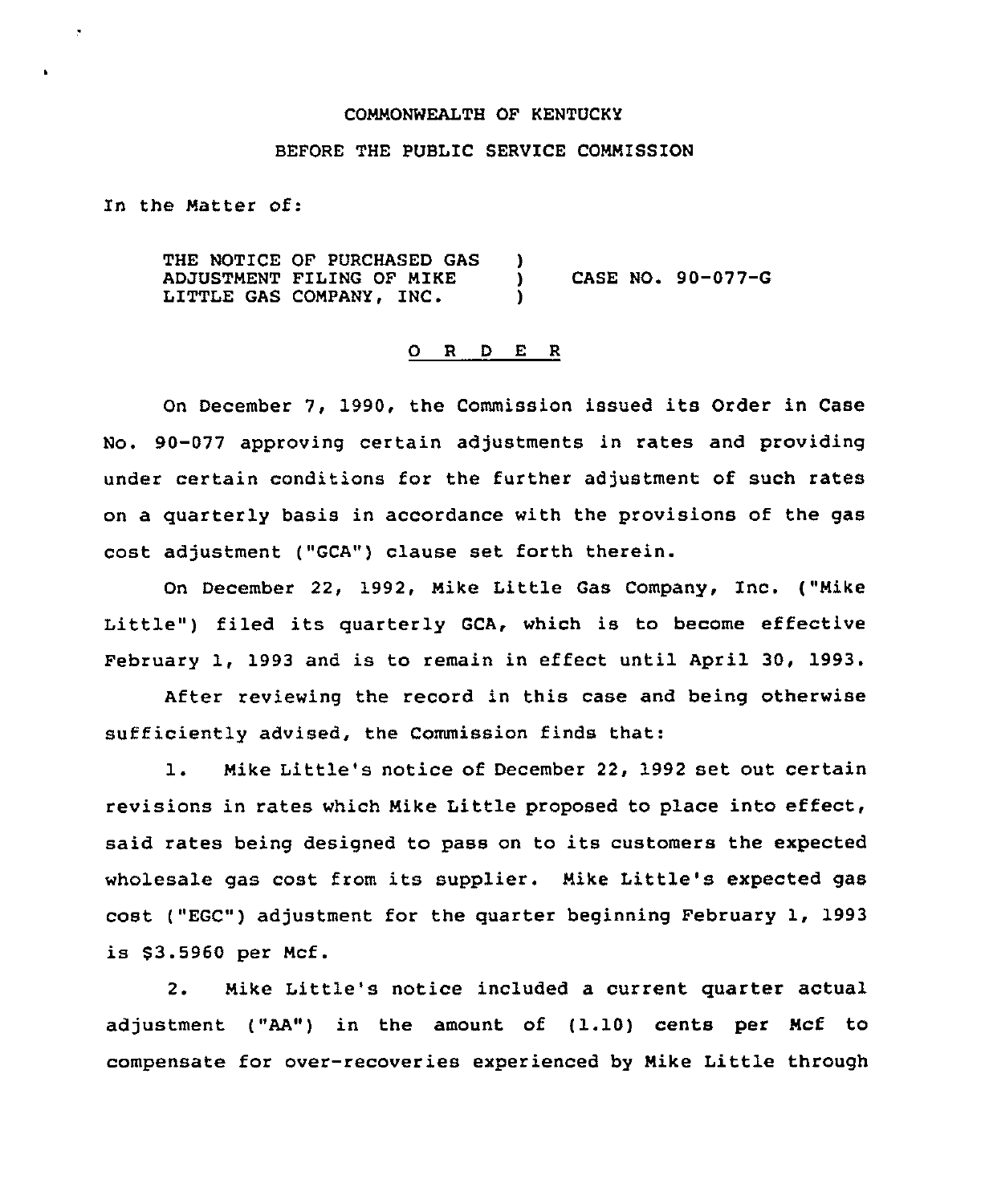the operation of its gas cost recovery procedure during the months of August, September, and October 1992. Mike Little's total AA in the amount of 16.26 cents per Ncf is calculated to return the current over-recovery, as well as over and under-recoveries from previous quarters.

3. The combined effect of the above adjustments is Nike Little's gas cost recovery rate ("GCR") in the amount of \$3.7586 per Ncf, <sup>a</sup> decrease of 1.55 cents per Mcf from its last approved rates.

4. The rates set out in the Appendix to this Order, pursuant to the GCA provisions approved by the Commission in its Order in Case No. 90-077 dated December 7, 1990, are fair, just, and reasonable, in the public interest, and should be effective with gas supplied on and after February 1, 1993.

IT IS THEREFORE ORDERED that:

1. The rates in the Appendix, attached hereto and incorporated herein, are fair, just, and reasonable, and are approved effective with gas supplied on and after February 1, 1993.

2. Within 30 days of the date of this Order, Mike Little shall file with this Commission its revised tariffs setting out the rates authorized herein.

 $-2-$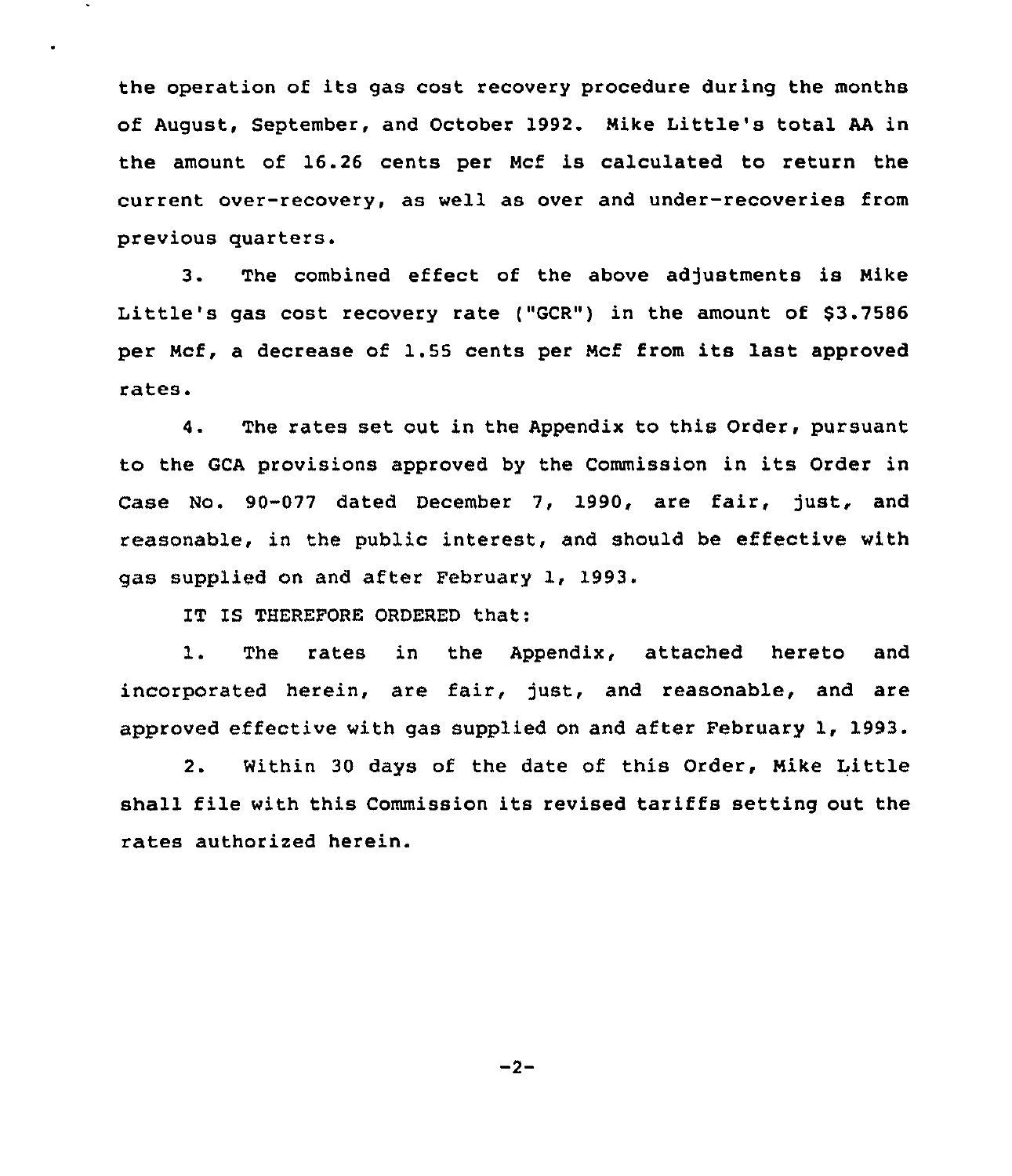Done at Frankfort, Kentucky, this 1st day of February, 1993.

PUBLIC SERVICE COMMISSION hua

Vice Chai rman

Commissi

ATTEST: